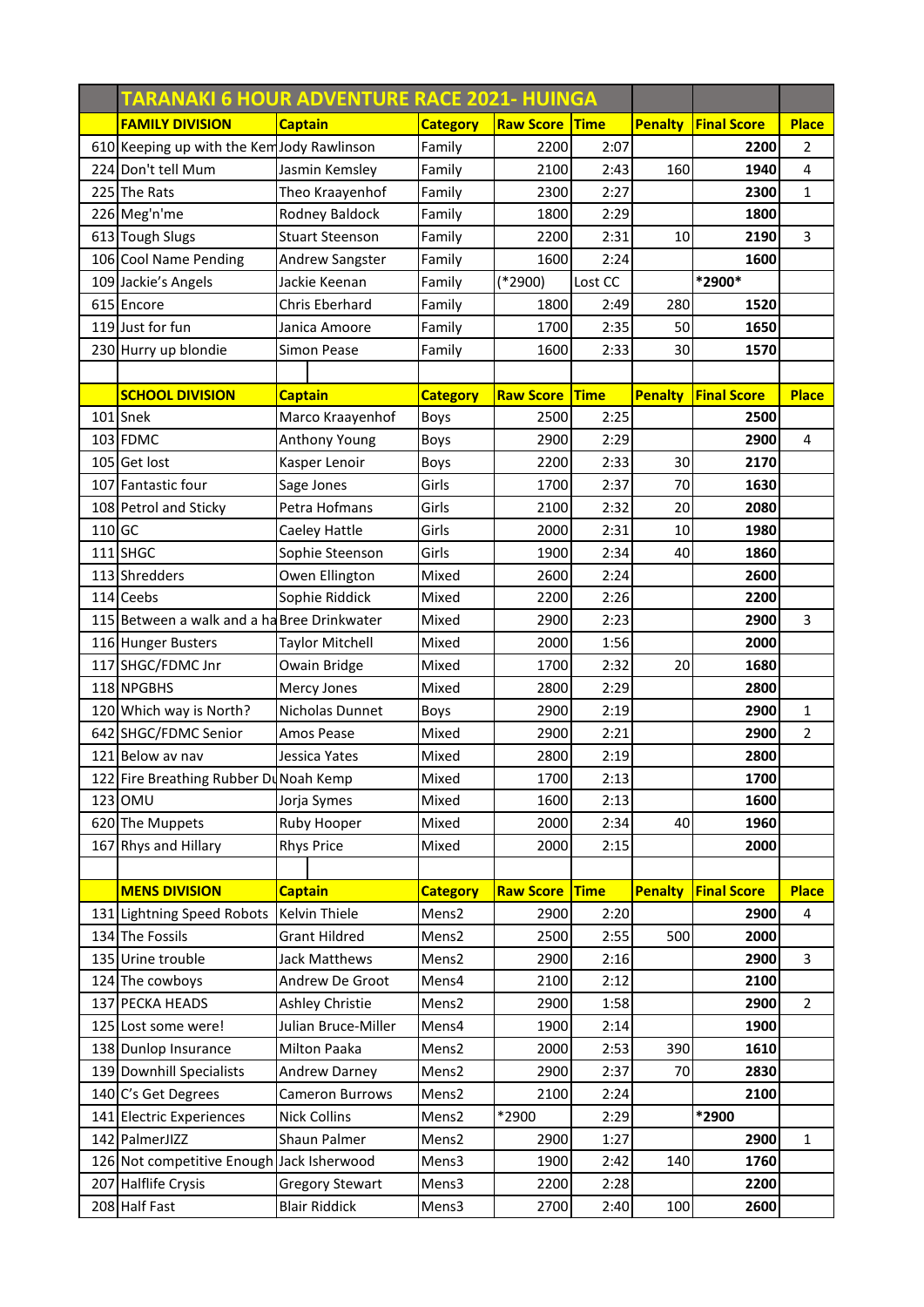|     | <b>MIXED</b>                                | <b>Captain</b>      |                       | <b>Category</b>    | <b>Raw Score</b> | <b>Time</b> | <b>Penalty</b> | <b>Final Score</b> | <b>Place</b>   |
|-----|---------------------------------------------|---------------------|-----------------------|--------------------|------------------|-------------|----------------|--------------------|----------------|
|     | 143 Nesting Dotterels                       |                     | <b>Brendon Bland</b>  | Mixed2             | 1800             | 2:11        |                | 1800               |                |
|     | 211 Hi Max                                  |                     | Alexis Keeman         | Mixed3             | 1900             | 2:46        | 220            | 1680               |                |
|     | 127 FNC                                     |                     | Kate Wilkinson        | Mixed4             | 2100             | 2:39        | 90             | 2010               |                |
|     | 144 Physio Assisted Control ESteve Smith    |                     |                       | Mixed2             | 2900             | 2:27        |                | 2900               | $\mathbf{1}$   |
|     | 128 Deadbeat Dadz (featurin Brad McMillan   |                     |                       | Mixed4             | 2300             | 2:50        | 300            | 2000               |                |
|     | 146 Hendos                                  |                     | Nikki Henderson       | Mixed2             | 2200             | 2:19        |                | 2200               | 3              |
|     | 147 Yates Mates                             |                     | Amber Mckinnon        | Mixed <sub>2</sub> | 2100             | 2:33        | 30             | 2070               |                |
|     | 218 'Easy' she said                         |                     | Alicia Shipp          | Mixed3             | 1600             | 2:11        |                | 1600               |                |
| 227 | Goldilocks and the 2 fat <b>Janie Evans</b> |                     |                       | Mixed3             | 1700             | 2:12        |                | 1700               |                |
|     | 204 Your Pace or Mine                       |                     | Dave Plasmeyer        | Mixed4             | 1800             | 2:52        | 360            | 1440               |                |
|     | 148 Team Skillie                            |                     | Cindy Van Zyl         | Mixed <sub>2</sub> | 2100             | 2:33        | 30             | 2070               |                |
|     | 149 Panda                                   |                     | Phil White            | Mixed2             | 2700             | 2:39        | 90             | 2610               | $\overline{2}$ |
|     | 150 On Parr                                 |                     | <b>Tracy Parr</b>     | Mixed2             | 1800             | 2:26        |                | 1800               |                |
|     | 205 Holy Fit                                |                     | Libby Malthus         | Mixed4             | 2200             | 2:31        | 10             | 2190               |                |
|     | 151 NewBatch                                |                     | Lisa Newman           | Mixed2             | 1700             | 2:24        |                | 1700               |                |
|     | 152 Booty and the beast                     |                     | Teresa Vanbeelen      | Mixed <sub>2</sub> | 1900             | 2:14        |                | 1900               |                |
|     | 153 Jeremy                                  |                     | <b>Thomas Downey</b>  | Mixed <sub>2</sub> | 2100             | 2:13        |                | 2100               |                |
|     | 154 Lost and Loster                         |                     | <b>Tessa Handcock</b> | Mixed <sub>2</sub> | 2000             | 2:56        | 480            | 1520               |                |
|     | 206 Bumbling Halflings                      |                     | Sarah Snookes         | Mixed4             | 2000             | 2:28        |                | 2000               |                |
|     | 155 Too many cooks                          |                     | <b>Richard Cook</b>   | Mixed <sub>2</sub> | 2300             | 2:53        | 390            | 1910               |                |
|     | 212 The Fellowship                          |                     | Duncan Macdonald      | Mixed4             | 1400             | 1:53        |                | 1400               |                |
|     | 213 Ngawari                                 | <b>Brent Matuku</b> |                       | Mixed4             | 2200             | 2:23        |                | 2200               | 4              |
|     | 614 Time out                                | Anna Dawson         |                       | Mixed4             | 2000             | 2:35        | 50             | 1950               |                |
|     | 156 Giddy Up                                | Debra Staddon       |                       | Mixed2             | 1900             | 2:13        |                | 1900               |                |
|     | 215 How to Train Your Boom Georgia Groen    |                     |                       | Mixed <sub>2</sub> | 2200             | 2:36        | 60             | 2140               |                |
|     |                                             |                     |                       |                    |                  |             |                |                    |                |